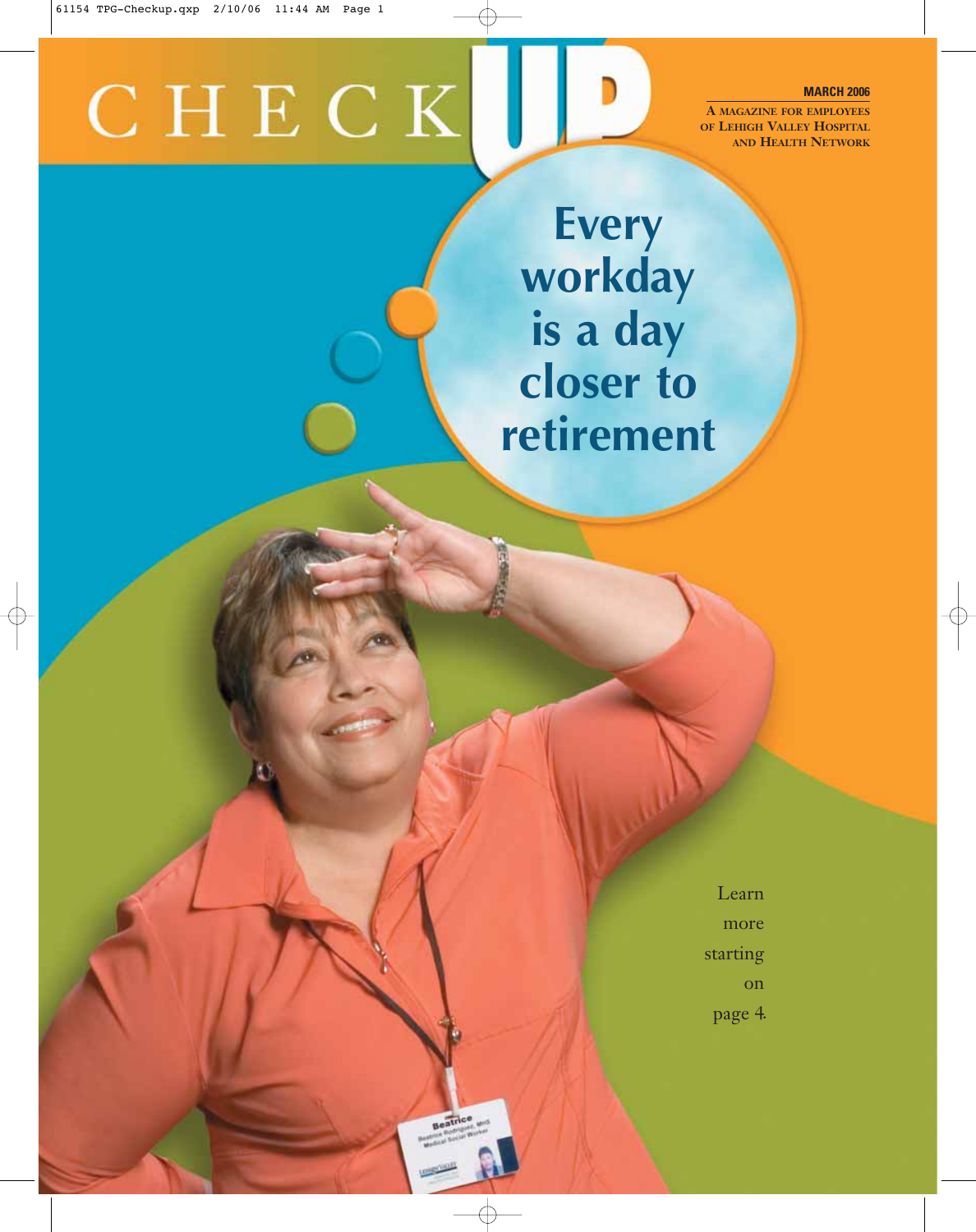

#### **INSIDE THIS ISSUE**

#### **Privacy**

**It All Adds Up 2 & 3** Get the data behind our success

Your Life, Choice, Plan 4-7 Tick…tick…tick…it's almost time to make your retirement choice

**Make an 7 Informed Decision** 

Confused about retirement? Get guidance at these sessions.

#### **Respect**

**A Generous Spirit 8** Colleagues remember Kathy Bulla **Service Stars 9**

Amy Thomas, R.N., Doris Puyarena, Maria Sanchez and Brad Fulmer

**Working Wonders 9** Thanks to Paul Dombrosky, the call goes through

#### **Involvement**

| <b>STAT Your Patient</b>            |    |
|-------------------------------------|----|
| <b>Needs Help.</b>                  |    |
| <b>Who Should You Call?</b>         |    |
| Quality care from the Rapid         |    |
| Response Team                       |    |
| <b>Someone Is Having</b>            | 11 |
| a Heart Attack.                     |    |
| <b>What Should You Do?</b>          |    |
| Have no fearportable defibrillators |    |

are here

#### **Dignity**

| <b>What's Happening</b>                                                 | 12      |
|-------------------------------------------------------------------------|---------|
| <b>Meet LVHHN's</b><br><b>New Physicians</b>                            | 13      |
| <b>PRIDE in Our People</b>                                              | 14 & 15 |
| <b>LVH-Cedar Crest</b><br><b>Construction Update</b>                    | 15      |
| <b>Service Anniversary</b><br>Stephanie Genovese<br>celebrates 30 years | 16      |

#### **Empathy**





# **It All Adds Up**

We've come a long way. The numbers behind our decade of growth prove it.

#### **I remember my very first employee**

**forum.** A longtime colleague and I recalled it recently. It took place about a decade ago in the LVH–Cedar Crest auditorium. As I looked into the audience, I saw a sea of people with arms folded, concerned looks on their faces. Nobody spoke up. "They were unhappy, skeptical and cynical," this colleague recalled.

Look how far we've come. Last year's employee forums were lively and spirited, filled with progressive discussions and thought-provoking questions. The forums are just one of the many symbols of positive change we see all around us.

We talk often in this space about our successes, but it's far more than just talk. Thanks to your talent, exuberance and diligence, we've made significant progress in seven key areas over the past decade. Here are the numbers behind our success at Lehigh Valley Hospital (which includes LVH–Cedar Crest and LVH–17th and Chew Streets) and LVH–Muhlenberg:

**We're the top choice for care in our community.** Our reputation for quality care means more people than ever before are choosing us for their care. Our inpatient admissions climbed from less than 30,000 a decade ago to more than 45,000 today, and our emergency department visits grew from less than 60,000 to more than 100,000.

**Inpatient Admissions Inpatient Admissions**



We're seeing this tremendous growth in almost every other area, too, from home care to outpatient physician visits.

#### **Emergency Department Visits Emergency Department Visits**



**We're a model of efficiency.** The cost of health care is a concern to everyone, so we work hard to find efficiencies. You find Working Wonders to improve our care and save money. You also create better processes, leading to reductions in emergency

#### **Labor Costs Per Patient Case Labor Costs Per Patient Case**



room wait times and operating room holds. (Read about our PACU Alert team elsewhere in this *CheckUp.*) As a result, we operate as one of the most cost-efficient hospitals of our size (about the 25th percentile of our peer group). That means more than three-quarters of hospitals our size are more costly than we are.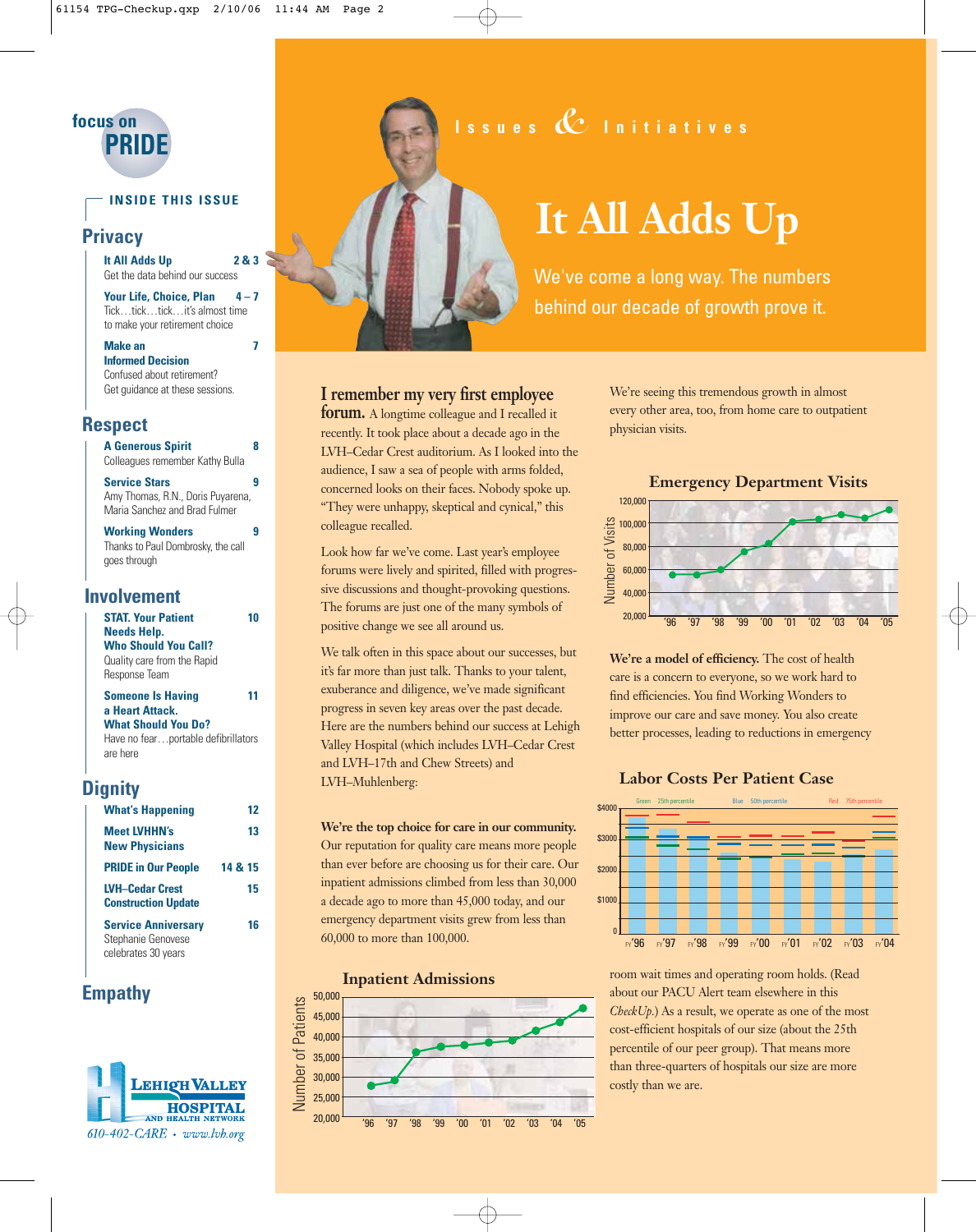

**We're a great place to work.** Honors like our Magnet designation are a symbol of our ability to find the best people to join our team, and then find the right place for them to excel. You told us how great you think we are when more than 9 out of 10 of you said, "I love the work I do in my department." Our most recent

employee satisfaction score climbed to 70.5 (it was 64 and 60 in the two prior surveys). We are proud of our team and our positive work environment.

**We're making our patients smile.** You put our patients first, and it shows. Our patient satisfaction scores have steadily increased, and now often run above the 90th percentile in terms of "likelihood of recommending a hospital."



**We're helping our patients get well.** The most important statistic in any hospital is how well it cares for the people in its community. We report our mortality rates to a national database, which compares us to similar hospitals. Our mortality is currently 0.8—or less than expected.

#### **Patient Outcomes Patient Outcomes**



**We're financially strong.** Thanks to our hard work, we've created an excellent reputation in our community. Because we are caring for more people, controlling our costs, working in a vibrant environment, pleasing our patients and creating better outcomes, our financial performance is improving. This strength allows us to continue bringing our community the highest quality care.



**Patient Services Net Margin** 

As a not-for-profit organization, we invest all of our surplus (we call it a "patient services net margin") back into our community. That means we offer free care for people who are unable to pay for needed services. It also means we can continue investing in the latest technology and the newest facilities for the benefit of all.

**It all adds up.** We've enjoyed a decade-long process of steady, thoughtful and focused growth, and it's given us superior results. The days of skepticism are long gone, replaced instead by optimism and confidence. So long as we remain dedicated to providing the highest quality care for our community and remain focused on our cost discipline, we'll continue to exceed the expectations of everyone around us.

Lou Liebhaber, Chief Operating Officer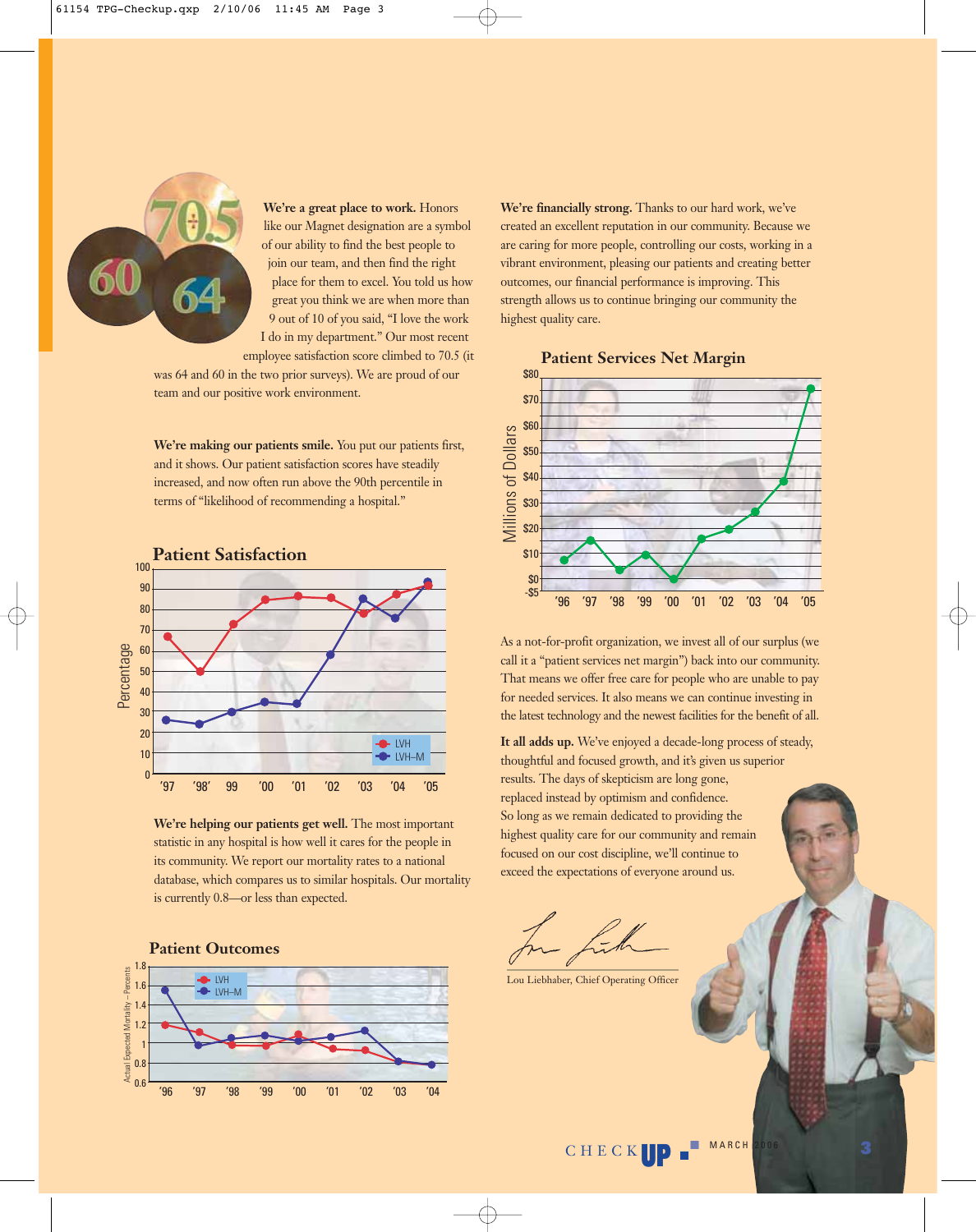# **Life** Yo **Choice** Plan

## We've selected a vendor. **Now it's time to consider all your new retirement options.**

#### LVHHN currently offers a:

- 403(b) plan, for its not-for-profit entities, which is administered by three different vendors (AIG VALIC, CitiStreet and Fidelity); and
- 401(k) plan, for its for-profit entities, which is administered by Diversified Investment Advisors.

#### **Depending on your employment**

**history**, you may have account balances with one or more of these administrators. And, each offers a different range of investments—through a variety of investment managers—with varying fees and administrative procedures. You also may have account balances with prior LVHHN vendors such as Lincoln National.

Managing these multiple accounts can be confusing. As part of the Retirement Choice program, we've decided to use one company to administer our current savings plans as well as our new Personal Retirement Plan. After a thorough review of potential vendors, we have chosen AIG VALIC—a leading provider of retirement services—to be our sole administrator effective July 1, 2006. This means:

- **"One-stop shopping" for all your plan accounts.** Effective with the first pay period in July 2006, all future contributions to your 403(b), 401(k) and Personal Retirement Plan will be invested with and administered by VALIC.
- **New selection of investment funds for your retirement savings.** You may choose from 19 professionally managed funds. VALIC offers a range of funds allowing you to create an investment strategy that can fit both your needs and your investment style.
- **Improved access to information** and the ability to more easily track the performance of your plan accounts through VALIC's Web site and online tools such as VALIC Retirement Manager.

A tool to help you decide—When it's time to weigh your retirement choice options, you'll have access to an online tool you can use in the privacy of your home. You'll be able to change variables, like your monthly retirement contribution and the age at which you plan to retire, to find out which retirement option is best for you and your family.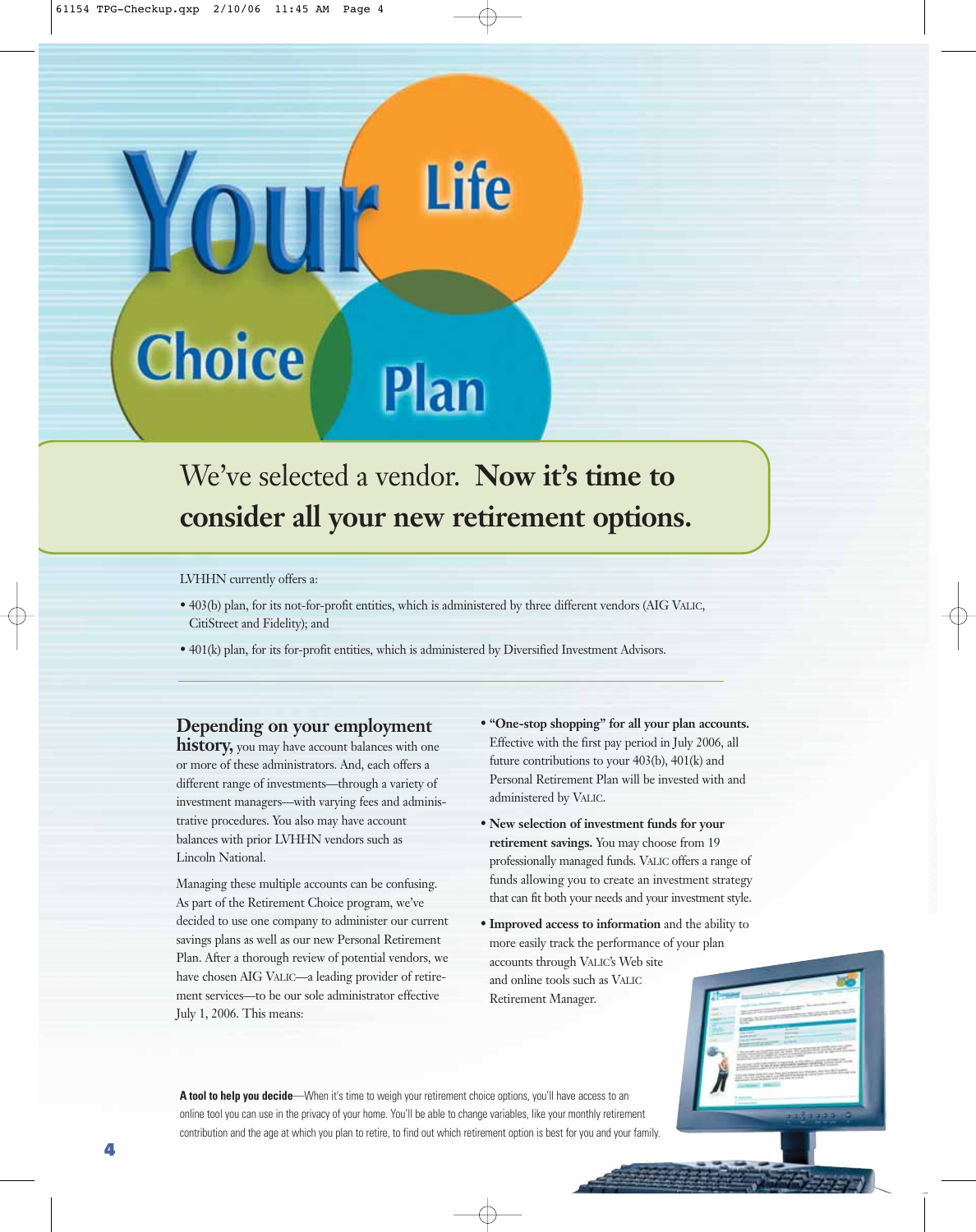• **One-on-one retirement planning with a VALIC financial advisor.** Through individual, face-to-face meetings, VALIC financial advisors provide a wide range of on-site services to plan participants, including computer-based retirement planning and asset allocation services, plan enrollment, financial education programs and annual account reviews.

#### **How and when does this affect your retirement benefits?**

Beginning July 1, 2006, no new money may be contributed to CitiStreet, Diversified, Fidelity or our current VALIC plan. When you make your Retirement Choice election, you will be asked to visit VALIC's Web site and make savings and investment elections for contributions that will be made beginning July 1, 2006. You also can speak with a VALIC representative to discuss your enrollment.

This change in administrator also may affect your existing 403(b) or 401(k) accounts.

#### **If you have an LVHHN 403(b) plan account…**

You have a choice and you can:

Keep your account balance as of June 30, 2006 with your existing vendor—AIG VALIC, CitiStreet or Fidelity.

#### *or*

Consolidate your accounts by transferring that money to a new account with VALIC. (Note: VALIC investment fund choices and program expenses differ between the current and new arrangement, so you may want to consider transferring your VALIC savings as well.)

You will have a one-time opportunity to consolidate your  $403(b)$ savings with VALIC without the risk of any charges to your account, often referred to as "surrender fees." That's because VALIC will reimburse your account for any surrender fees incurred for money transferred from your existing 403(b) account to VALIC, provided the funds are transferred by June 30, 2007. You may be charged a surrender fee to transfer money after that date.

Beatrice Rodriguez loves to help people. That's why when she retires as a home care case manager, she'll travel to Panama to teach the country's underprivileged children to read and write.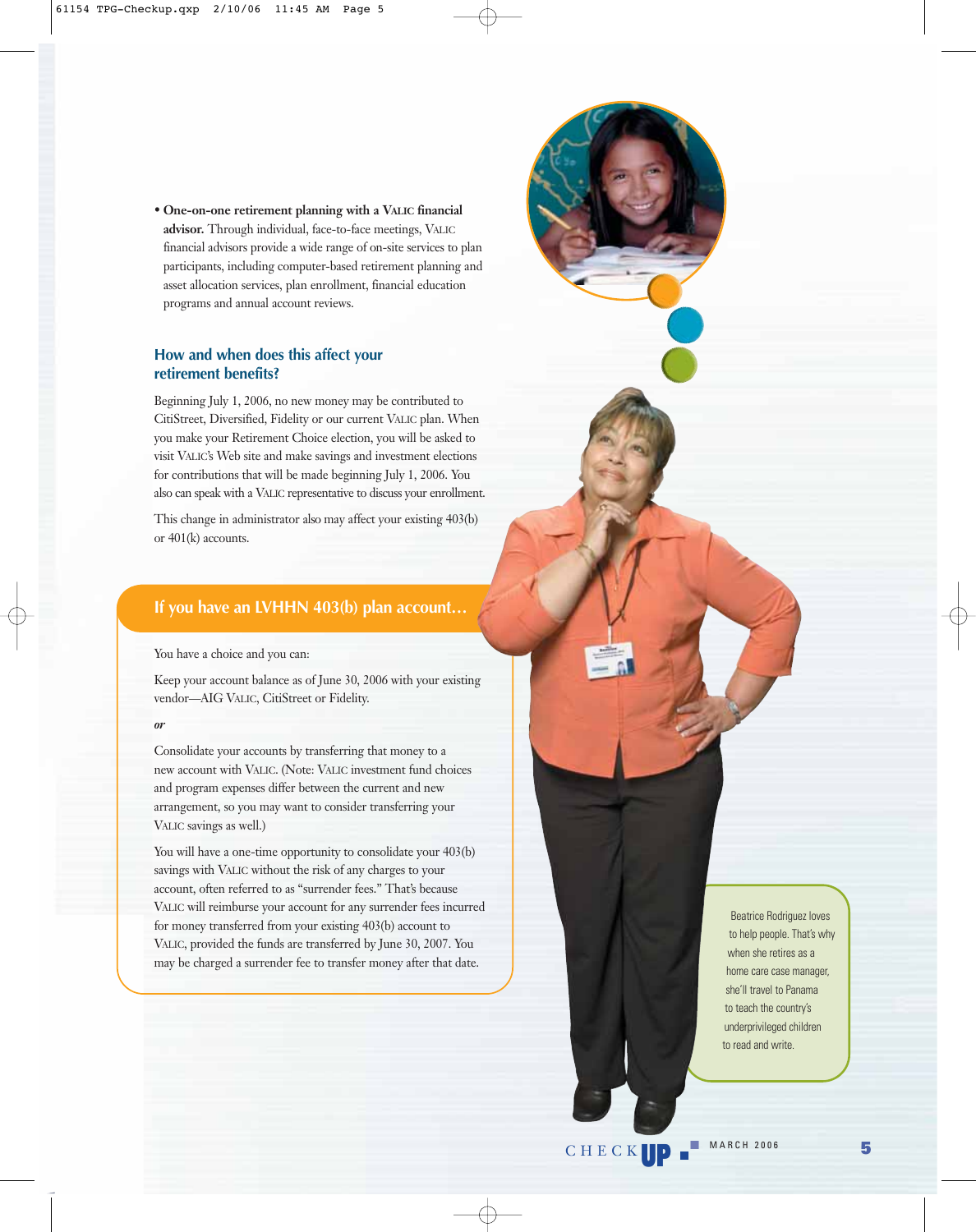

#### **If you have an LVHHN 401(k) plan account…**

Your savings in that plan as of June 30, 2006 will be transferred to VALIC effective July 1, 2006.

Your money will automatically be directed or "mapped" to similar funds with VALIC. This mapping process will require a blackout period during which time you will not be able to access account information, change investments or withdraw any funds transferring from Diversified to VALIC. This is necessary to allow adequate opportunity to reconcile all transferred fund balances. Note: Any money currently invested through a Schwab Personal Choice Retirement Account will not be affected. You will continue to have access to the same full range of investing services as you do now; the only difference is that your Schwab account will be re-registered to VALIC effective July 1, 2006. You will receive information from VALIC regarding the re-registration process.

Once your Diversified savings are transferred to VALIC, you can visit VALIC's Web site to change how this money is invested in addition to choosing investment funds for your future contributions. You may elect separate investment funds for your old and new money.

Later this spring, you will receive more details about VALIC, including investment fund information, VALIC's online tools and resources, and access to a VALIC financial advisor. VALIC advisors also will be available on-site during the Retirement Choice enrollment period to help you select the most appropriate investments for your financial situation, answer your questions and give you more information about their services. VALIC financial advisors also will be available seven days a week by phone.

**In next month's** *CheckUp,* we'll take one last look at your Retirement Choice options and remind you about what's ahead as you make your decision.

Respiratory therapy clinical educator Ken Miller loves children and enjoys sports. In his retirement, he dreams of having the time to combine the two by being an umpire for youth baseball games.

#### **Coming soon to your**

**mailbox**—Keep an eye out for your Retirement Choice Decision Kit that will be mailed to your home in late March. It will include all the information you need to choose your retirement program option, including your personalized statement, a document that contains economic information specific to you.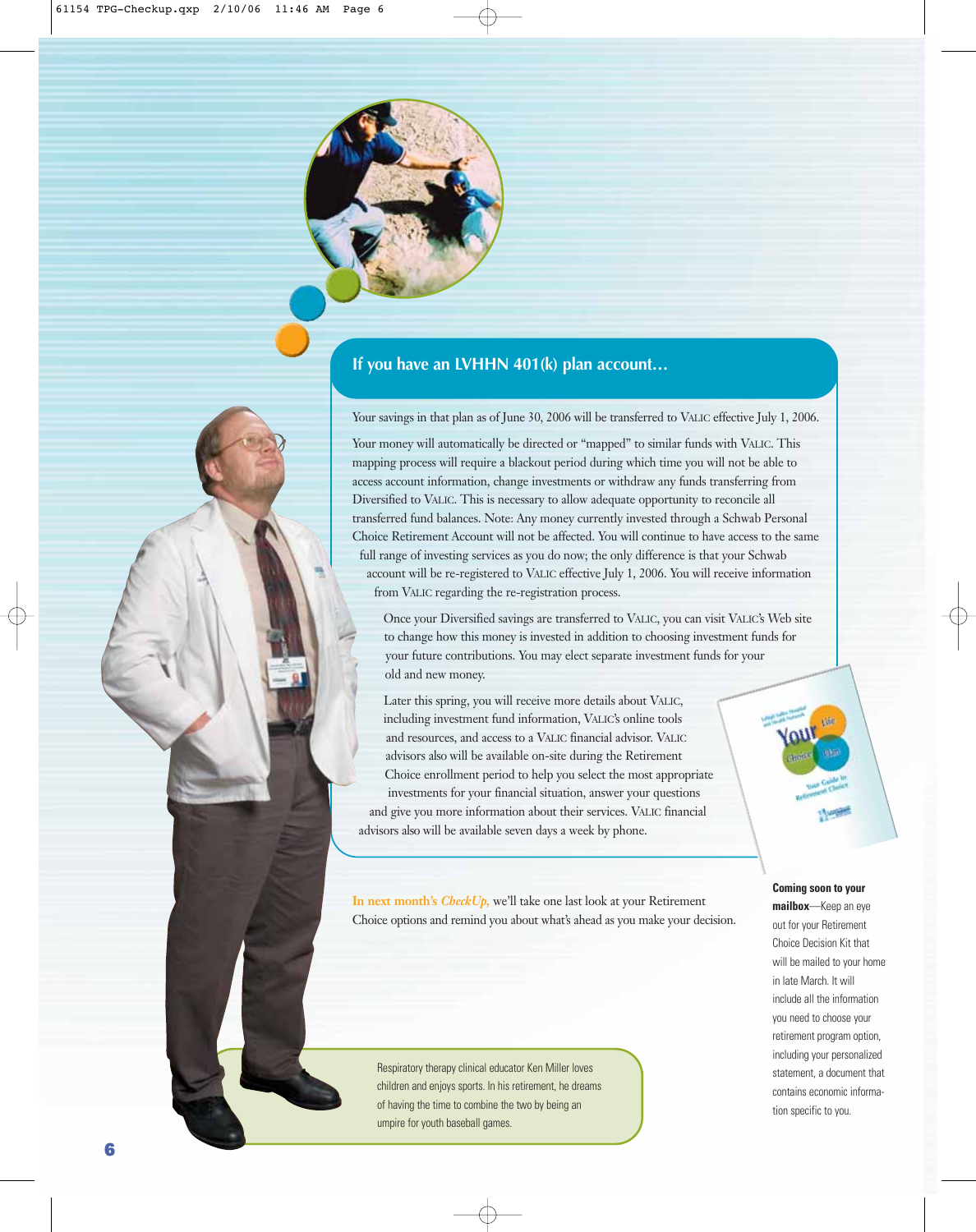### **Make an Informed Decision**

#### Attending a retirement meeting is the first step toward making your retirement dream come true

You have from April 1 to May 31 to enroll in your future retirement benefits. As you make a decision, there's a lot to consider, and you may have many questions. To help you feel comfortable about the decision you make, we're holding many one-hour retirement meetings from March through May. Meetings also will be held at various LVPG practices. See your Retirement Choice Decision kit or e-mail for a complete schedule. Representatives from LVHHN and AIG VALIC, the company handling our retirement plans, will be available to answer your questions.

There's no need to sign up, just stop by one of these scheduled meetings:

#### **LVH–Cedar Crest**

Mon., March 27 at 7:30 a.m.; Classroom 1 Tue., March 28 at 9 a.m.; Classroom 1 Wed., March 29 at 2 p.m.; Classroom 1 Fri., March 31 at 2 p.m. and 3:30 p.m.; Classroom 1

Mon., April 3 at 9 a.m.; Classroom 1 Tue., April 4 at 7:30 a.m. and 9 a.m.; Classroom 1 Wed., April 5 at 2 p.m. and 3:30 p.m.; Classroom 1 Fri., April 7 at 2 p.m. and 3:30 p.m.; Classroom 1

Mon., April 10 at 7:30 a.m.; Auditorium Tue., April 11 at 2 p.m. and 3:30 p.m.; Auditorium Wed., April 12 at 9 a.m.; Classroom 1 Thu., April 13 at 2 p.m.; Classroom 1

Tue., April 18 at 2 p.m.; Auditorium Wed., April 19 at 3:30 p.m.; Classroom 1 Thu., April 20 at 9 a.m.; Classroom 1 Fri., April 21 at 7:30 a.m.; Classroom 1

Mon., April 24 at 7:30 a.m. and 9 a.m., Auditorium

Tue., April 25 at 9 a.m., Auditorium Wed., April 26 at 2 p.m. and 3:30 p.m.; Auditorium

Fri., April 28 at 3:30 p.m.; Classroom 1

Mon., May 1 at 3:30 p.m.; Classroom 1 Tue., May 2 at 9 a.m.: Classroom 1 Thu., May 4 at 7:30 a.m.; Classroom 1 Fri., May 5 at 2 a.m. and 3:30 a.m.; Auditorium

Mon., May 8 at 7:30 a.m.; Classroom 1 Tue., May 9 at 2 p.m. and 3:30 p.m.; Auditorium Wed., May 10 at 2 p.m.; Classroom 1 Thu., May 11 at 7:30 a.m. and 9 a.m.; Auditorium

Mon., May 15 at 3:30 p.m.; Classroom 1 Tue., May 16 at 9 a.m.; Auditorium Wed., May 17 at 2 p.m. and 3:30 p.m.; Classroom 1 Fri., May 19 at 7:30 a.m. and 9 a.m.; Classroom 1

#### **LVH–Muhlenberg**

*All meetings held in ECC Rooms C and D*

Wed., March 29 at 9 a.m. Thu., March 30 at 2 p.m. and 3:30 p.m.

Tue., April 4 at 2 p.m.

Mon., April 10 at 3:30 p.m. Tue., April 18 at 7:30 a.m. Wed., April 19 at 8 a.m. and 9:30 a.m.

Thu., April 27 at 2 p.m. and 3:30 p.m. Fri., April 28 at 9 a.m.

Wed., May 3 at 7:30 a.m.

Tue., May 9 at 9 a.m. Fri., May 12 at 2 a.m. and 3:30 a.m.

Wed., May 17 at 8 a.m. and 9:30 a.m. Thu., May 18 at 9 a.m., 2 p.m. and 3:30 p.m. Fri., May 19 at 2 p.m.

#### **LVH–17th and Chew Streets**

*All meetings held in the auditorium*

Thu., March 30 at 7:30 a.m. and 9 a.m.

Wed., April 5 at 7:30 a.m. and 9 a.m. Thu. April 6 at 2 p.m. and 3:30 p.m.

Tue., April 11 at 9 a.m. Wed., April 12 at 2 p.m.

Mon., May 1 at 7:30 a.m. and 9 a.m.

Thu., May 11 at 2 p.m. and 3:30 p.m.

#### **1245 S. Cedar Crest**

Tue., March 28 at 7:30 a.m. and 3 p.m.; Staff meeting room

#### **1249 S. Cedar Crest**

*All meetings held in the lower level conference room* 

Fri., March 31 at 9 a.m.

Mon., April 24 at 2 p.m. Thu., April 27 at 9 a.m.

Wed., May 3 at 2 p.m.

**2166 S. 12th Street** *All meetings held in the 1st floor conference room* Thu., April 6 at 9 a.m. Fri., April 21 at 3:30 p.m.

Mon., May 8 at 3:30 p.m.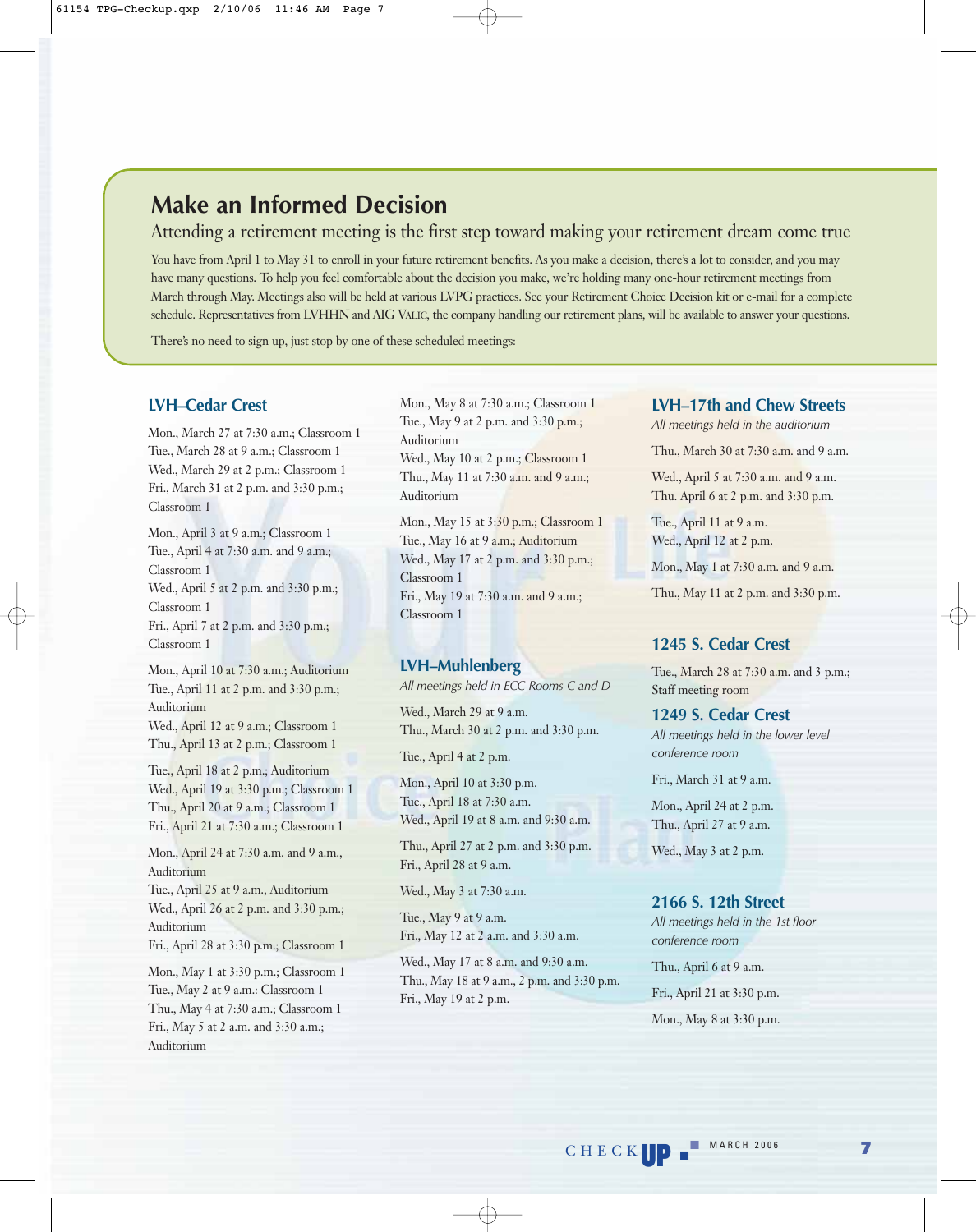# *A Generous Spirit*

Colleagues recall the warmth and laughter Kathy Bulla brought to all

**The blushing bride**—Chad Carver, information specialist for the medical library, dances with Kathy Bulla at her wedding. David Beckwith, president and CEO of Health Network Laboratories, remembers teasing Kathy during a meeting after her wedding. "I made a big deal out of our having a 'Mrs.' Bulla in our midst. She beamed with joy," he says. "That's the Kathy I will remember."

#### **Christmas is a time for giving,**

and that's just how Kathy Bulla celebrated it. "She would invite everyone from work to her home," says colleague Kathy Koch, a lab technologist for Health Network Laboratories. "And she'd send everyone home with a tin of cookies. Her specialty was chocolate drop cookies." Another year, Bulla handpicked berries and made her colleagues homemade jelly.

It was Bulla's generous spirit that her friends and colleagues will miss most. Bulla, manager of the blood bank for 25 years, died tragically in January. "She was my right hand," says Bala Carver, M.D., Health Network Laboratories' medical director, who attended Bulla's wedding last year. "Kathy treated my son, Christopher, like her nephew."

A champion of LVHHN's blood drives, Bulla sent countless e-mails urging colleagues to donate contributing to the collection of more than 2,100 units of blood during the past five years. She also arranged an annual breakfast to celebrate donors who gave blood three times in a calendar year.

Inside and outside the office, Bulla's vibrant personality made people smile. "She was always laughing and giggling, and always willing to try new things—golfing, cooking, baking, gardening, crafting, water skiing," says Rosemary Dotterer, a technician in the HLA laboratory.

Deb Gress, a technician, recalls frequent golfing trips with Bulla. "We were just happy if we hit the ball and it went in the right direction," she says. "Kathy would say, 'Why should we carry the whole bag for nine holes? We only use one club.' "

One word comes to mind when Chris Cressman, a lab technologist, thinks about Bulla: shoes. "She had these gold shoes that were like ballerina slippers," she says. "Actually, she had them in all colors."

Bulla's colleagues miss the clumping sound those shoes made on the floor when she walked. They also miss the way she would stand with one leg crossed over the other, and her tendency to blush at anything.

Her husband, Bob, enjoyed all those characteristics about her and more. "Kathy loved to travel, whether it was to England or Greece, or on our annual December trips to Williamsburg, Va.," he says. "She loved to decorate our house and work in the garden. My time with her was the happiest of my life."

**Surrounded by**

**colleagues**—Kathy Bulla (back row, center) spent many hours after work at events like craft nights and supper clubs with her colleagues, including (clockwise from upper left) Sheryl Shegina, Karen Harrison, Julie Mehta, Marjorie Te, Judy Heffelfinger, Melissa Snyder, Barb Matika, Bala Carver, M.D., Kathy Koch, Giuliano Liberatore and Carol Durka

Kimberly Hassler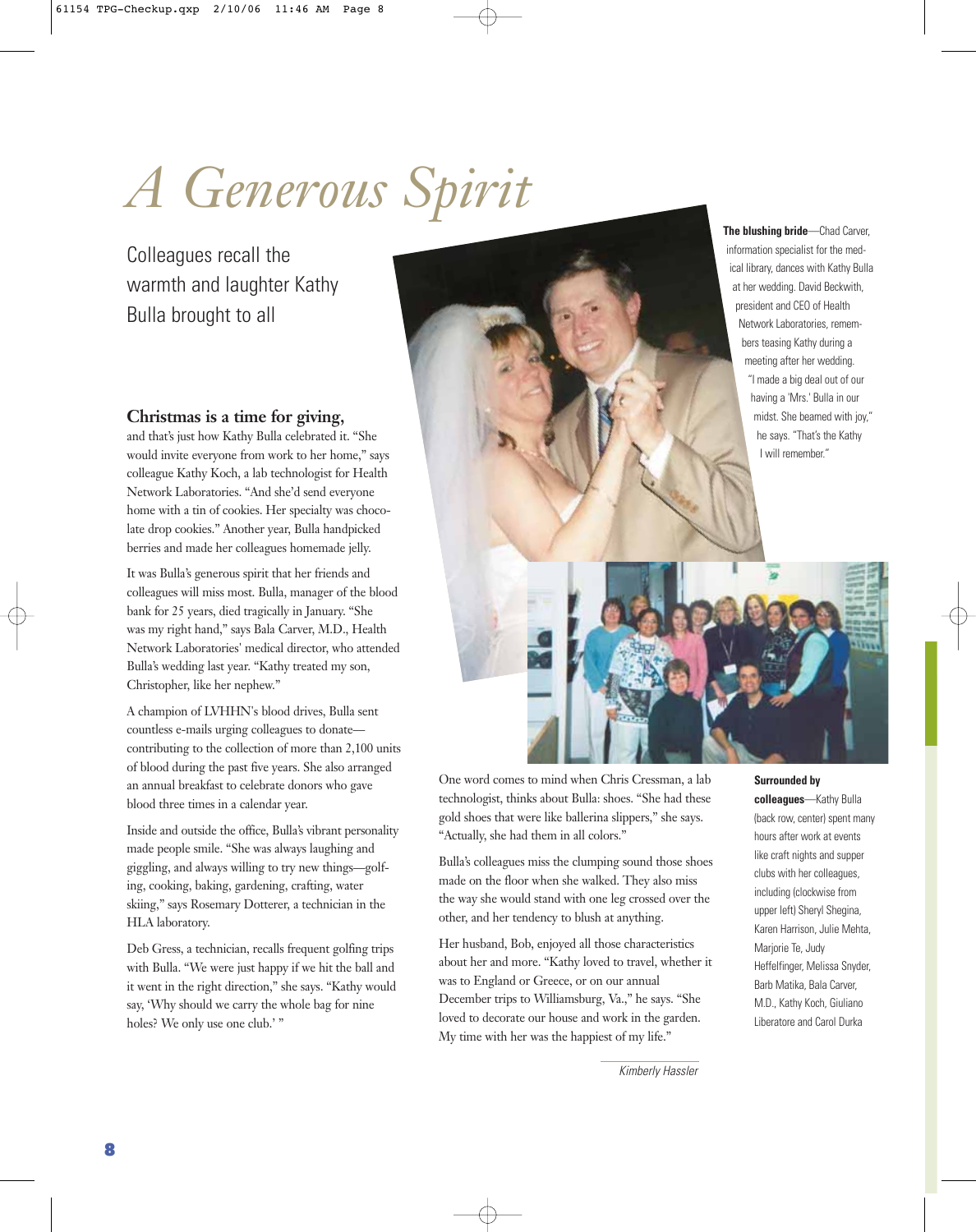

### **SERVICE STARS of the MONTH**

When Deborah Salles, a patient on 4C, was too ill to make it to her wedding, these colleagues (below) stepped in and threw a dream wedding for her and her fiancé. Top left: Amy Thomas, R.N., pushes Salles down a rose-petal-covered aisle. Middle left: Salles and James Mayer exchange their wedding vows. Bottom left: The happy couple is whisked away on a hospital golf cart with a "just married" sign. Featured in February's *CheckUp*, this heartwarming story shares the extraordinary steps taken by colleagues to make this couple's start in life together a joyous one. If you missed it, you can read the story by visiting the intranet at www.lvh.com or by calling 610-402-CARE.





# **SERVICE STARS**

**Maria Sanchez, technical partner; Brad Fulmer, security officer; Doris Puyarena, technical partner; and Amy Thomas, R.N.**

#### **Congratulations to Award Nominees**

**Tina Moyer, medical records technician, hospice, LVH–17th and Chew** Nominated by Doris Williams, home health aide, Lehigh Valley Home Care

**Celia Pereira, clerk, diagnostic care center, LVH–17th and Chew** Nominated by a colleague

**Joe Kieba, certified registered nurse anesthetist, LVH–Cedar Crest** Nominated by Dottie Pecka, R.N., post anesthesia care unit

**Glenn Auman, visitor assistant, security** Nominated by Carolyn Suess, analyst/programmer

**Al Saccani and Francesca Albeck, barbers, LVH–Cedar Crest** Nominated by Krista Casey, clinical information analyst, LVH–Cedar Crest

**Mindy Longenbach, physical therapy assistant; and Gayle Levas, therapist, base service unit** Nominated by each other

**Herman Caraballo, technical partner, 6T, LVH–Muhlenberg** Nominated by Beth Kessler, director, 6T/7E, LVH–Muhlenberg, and Teresa Bargowski, patient

**To nominate a star,** go to e-mail's bulletin board at **Forms\_rewards.** Right click to **"use form."**



### **WORKING WONDERS Paul Dombrosky rings up savings**

Fixing a cracked lens on nurses' wireless phones used to be costly, until information systems subject matter expert Paul Dombrosky found a better idea.

The phones, used by nursing staff to communicate with other caregivers and families, are clipped on scrubs and consequently get banged around. The repairs used to cost a minimum of \$125 per phone. "I figured there had to be a more affordable solution, so I contacted the distributor to get a stockpile of lenses," Dombrosky says. "Now, they are replaced in-house for just \$9.72 each."

Dombrosky's Working Wonders efforts didn't stop there. When the new LVH–Muhlenberg opened last year, he evaluated the usage of its business lines—phone lines that are used for faxes and modems and not on the 884 exchange. He discovered that 34 of the 48 lines weren't being used. Disconnecting them lowered our phone bill by more than \$700 per month.

Kimberly Hassler

### **How It Adds Up**

AWARD AMOUNT \$414

| IDEA      | In-house wireless phone repairs and verifying<br>phone lines |
|-----------|--------------------------------------------------------------|
| <b>BY</b> | Paul Dombrosky                                               |
|           | ANNUAL SAVINGS \$4,139 to date                               |

**Submit an idea** at home on www.lvh.org, at the hospital on www.lvh.com, via the e-mail W-W\_Submissions bulletin board, or via interoffice mail to Jacqueline Straley, management engineering.

**UP**  $^{\blacksquare$  MARCH 2006 **9**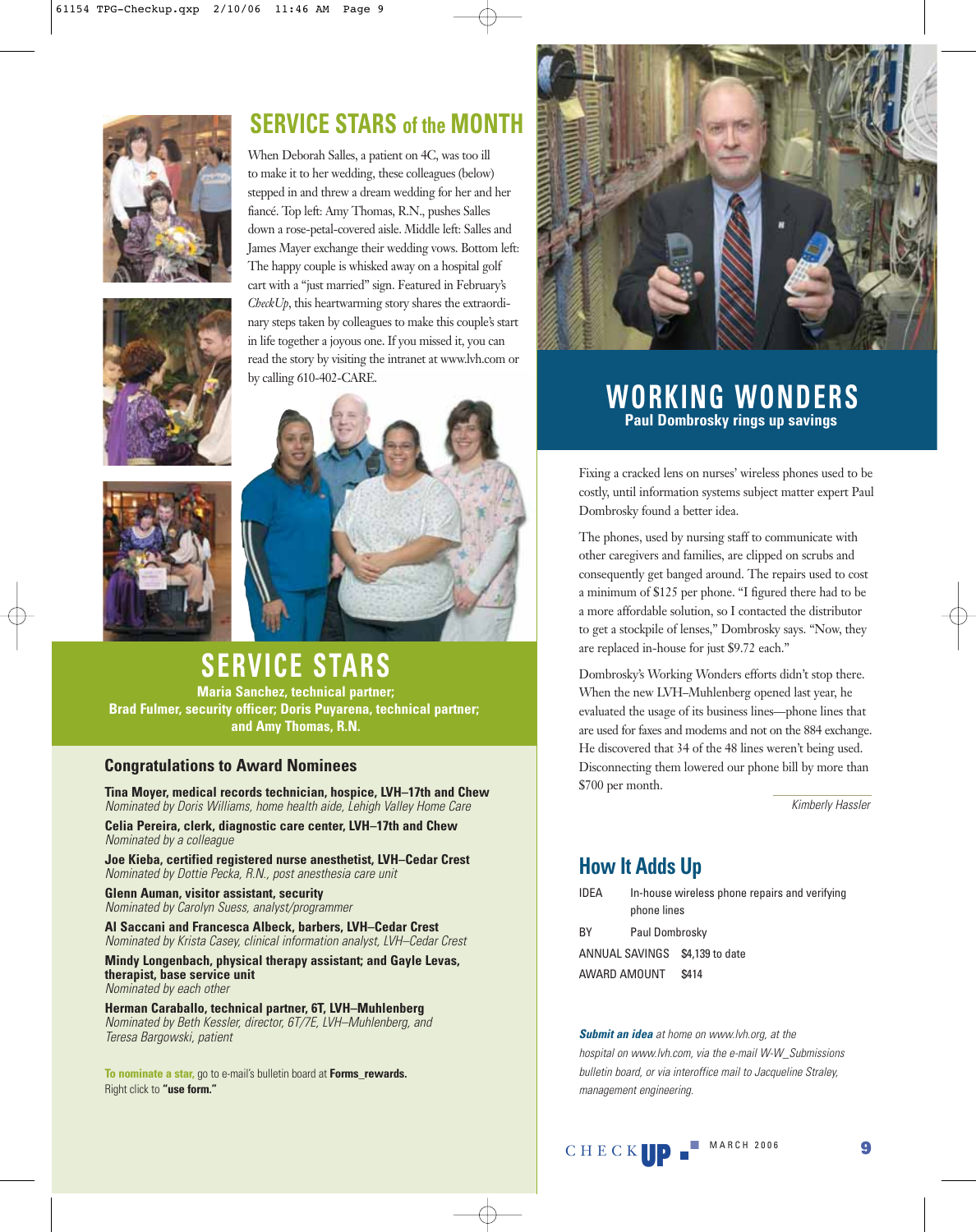

The new Rapid Response Team is available 24-7 to help care for patients who are in trouble and to reduce code blues

You're a medical-surgical nurse. You notice your patient's blood pressure and heart rate is dropping, and he doesn't look right. You're not sure what's wrong. What do you do? In the past you would have called the patient's attending physician or the resident. Now you can call the Rapid Response Team (RRT), too.

A team of experts—a critical care nurse, respiratory therapist and hospitalist—quickly arrives to help you assess and treat your patient, while you continue communicating with the attending physician.

"Patients can begin to deteriorate before a cardiac or respiratory arrest occurs (the heart stops or breathing stops)," says nursing administrator Molly Sebastian, R.N. In fact, 66 percent of patients show signs and symptoms of cardiac arrest six hours before it occurs. "We hope to reach patients before their symptoms worsen," Sebastian says. "Our goal is to decrease code blues (cardiac arrests) on medical-surgical units and improve patient care." In 2004, 245 code blues were called throughout the network.

Before RRT, if a patient's respiratory status changed, the nurse would try to contact the attending physician, who would consult with the nurse and a respiratory therapist about what to do. Now, in addition to calling the attending physician, the nurse can call the RRT.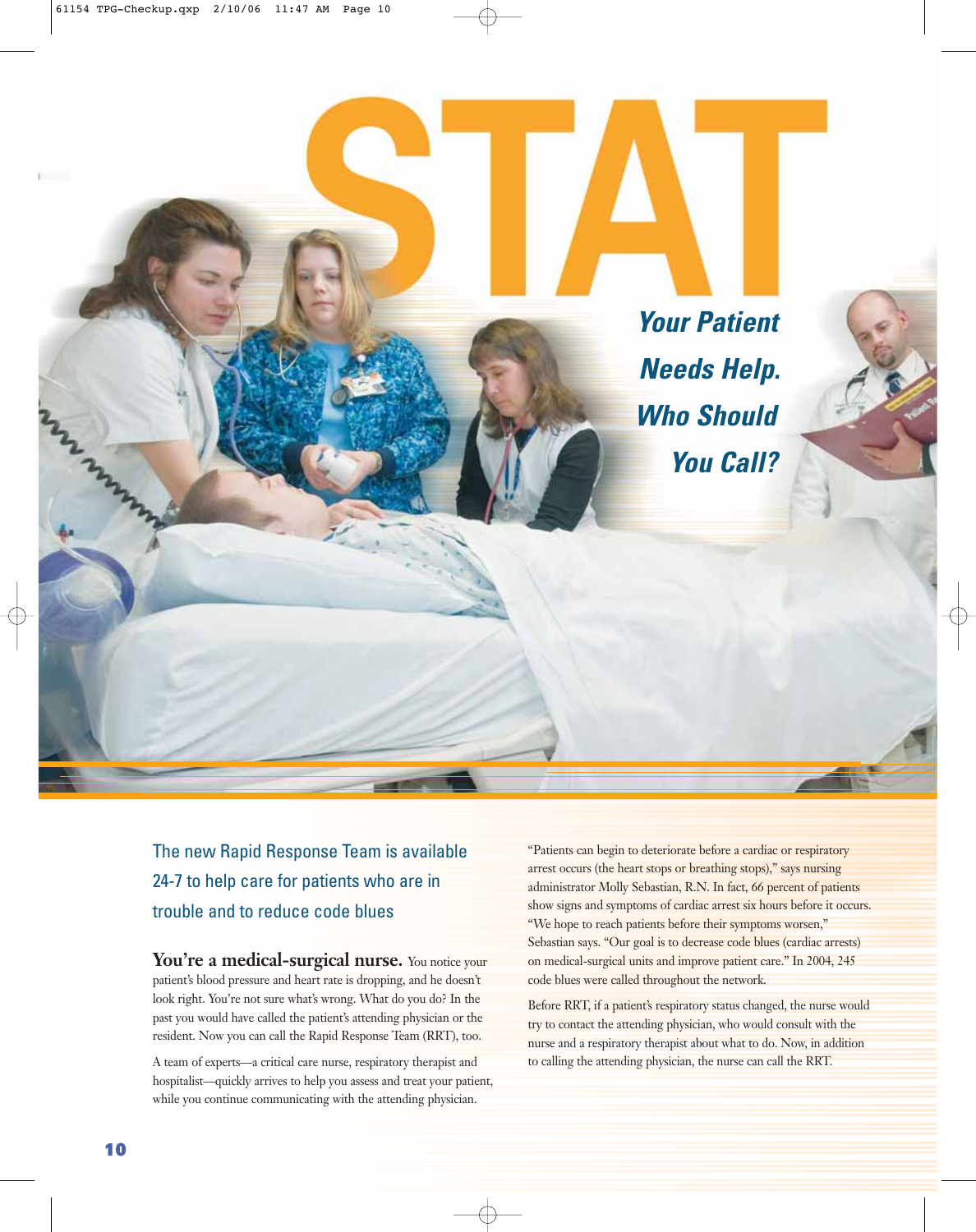

#### **Someone Is Having a Heart Attack. You're Not a Caregiver. What Should You Do?**

It's as easy as A-E-D

You're in the office when your colleague suddenly collapses. You're not a clinician, but can you still help?

Yes, thanks to a powerful new lifesaving tool called an automated external defibrillator (AED). This computerized device analyzes the person's heart rhythm and jolts the heart back to normal if there's a cardiac arrest. "We now have 14 AEDs for our clinics, professional office buildings, health centers and security colleagues," says Don Hougendobler, director of safety. "They're readily accessible in the entranceways of those facilities."

So, if you see someone in trouble, here's how to respond:

Act fast. A person's chances of survival decreases by 10 percent every minute.

**Call 5-5-5.** You (or someone with you) should call LVHHN's emergency hotline immediately.

**Use the AED.** It's best if the AED user also knows CPR, says paramedic Joel Calarco of the Emergency Medicine Institute. But if that's not possible, don't hesitate. Open the device, turn it on, apply the pads to the victim's chest and follow the prompts. If you know CPR, apply one shock followed by immediate CPR beginning with 30 chest compressions. Check for a rhythm after two minutes of CPR.

Joe Candio Jr.

**Do you know the new CPR guidelines?** If your job requires CPR certification, you can get it free here and learn the new regulations. Read more on page 12. To learn the exact location of our 14 AEDs, visit the intranet at www.lvh.com or call 610-402-CARE.

"If a patient is in real trouble and needs to be stabilized, we can do it," says Sandy Derbyshire, R.N., of MICU/SICU, who will rotate shifts with other critical care nurses on the RRT. "We also can get patients to critical care faster, if necessary."

For many years, respiratory therapists have been on call to help nurses if their patient was having respiratory problems or if they weren't sure what was wrong. "By adding a critical care nurse and hospitalist to the response team, we're taking our care to a higher level, bringing more experts to the bedside," says respiratory therapist Steve Pyne.

Based on hospitals our size, it's anticipated the RRT will be called twice a day. After each call, the team will discuss the case—what went well and what could have been better.

The RRT is available to medical-surgical and step-down units at LVH–Cedar Crest. Over the next few months, RRT also will be implemented for similar units at LVH–Muhlenberg.

Sally Gillotti

*Need the Rapid Response Team?* If you are a nurse on a medicalsurgical or step-down unit and need the Rapid Response Team, call a paging operator at extension 1199 and have the RRT paged.

wrong with your patient, the Rapid Response Team can help, as seen in this mock scenario. The team: respiratory therapist Kimberley Strucke (left),

**To the rescue**—When you're not sure what's

critical care nurse Sandra Derbyshire, R.N. (center), internist Christopher Cutitta, D.O., and hopsitalist William T. Ford, M.D. (both right), respond when called by Jill Hinnershitz, R.N. (second from left), to help a

patient on 7A.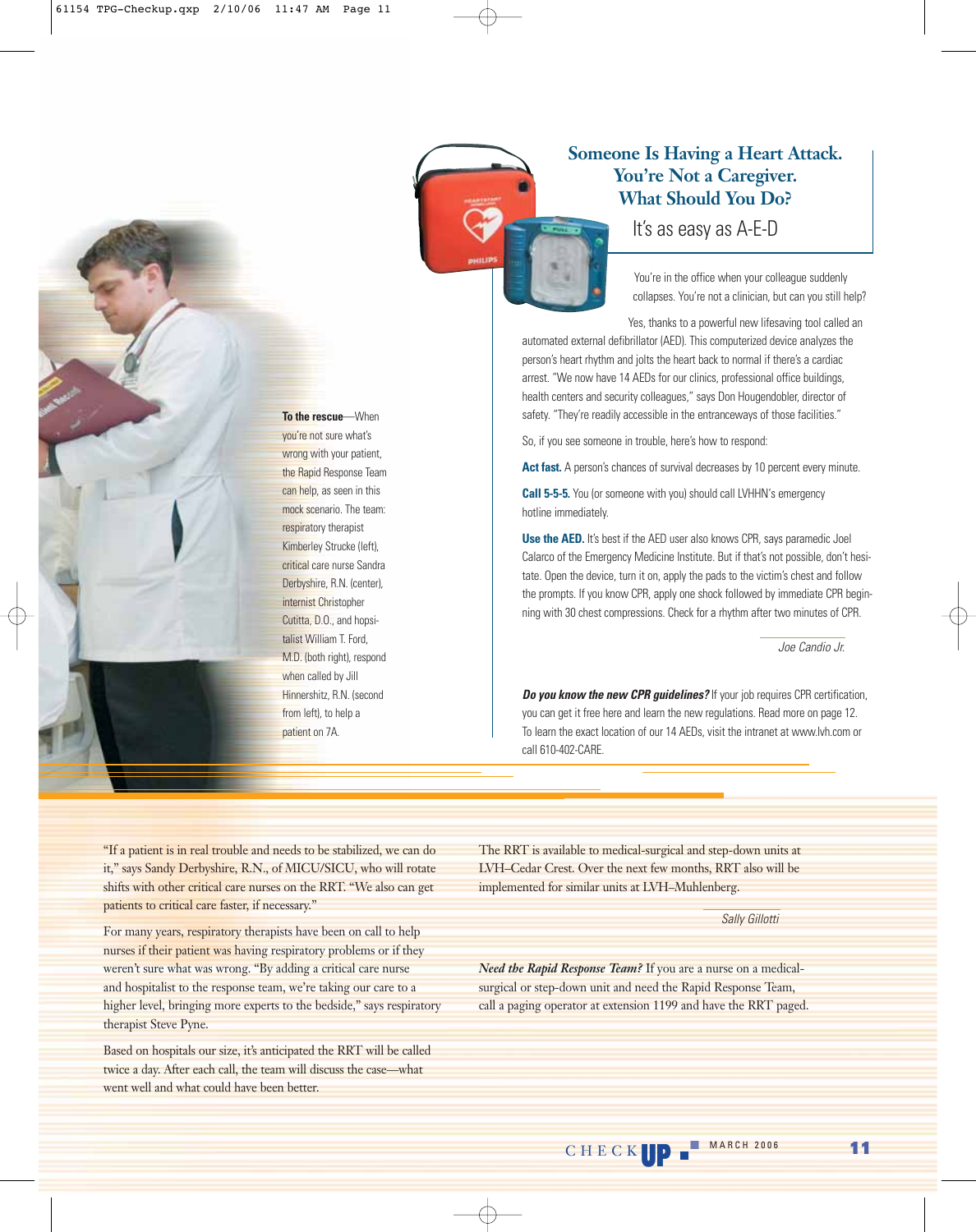

# **What's Happening at LVHHN**

## *What Does That Mean?*

If someone mentioned our "bed board," would you know what he was talking about? If not, there will soon be a new way for you to become familiar with our hospital jargon. Starting this month, you can visit the new site from the intranet home page (www.lvh.com) called "What Does That Mean." You'll find a detailed list defining

hundreds of hospital terms and acronyms, including the bed board (it's an electronic, color-coded monitor that tracks the status of every hospital bed). Want to add to the list? Either e-mail your suggestion from the intranet or fill out a postcard and drop it in one of the suggestion boxes located in all three hospital cafeterias.

#### **FOR MORE DETAILS ON ALL PROGRAMS OR TO REGISTER, CALL 610-402-CARE.**

#### **March 6**

**The Multiple Sclerosis Journey Mon., March 6** FREE

2 – 4 p.m. LVH–17 and Chew, Center for Healthy Aging

This interactive workshop will help you learn to cope with multiple sclerosis.

| <b>March</b> | <b>Where To Step In: EAP Training</b><br>for Managers and Supervisors | Tue., March 7                        | l Marc<br>18 |
|--------------|-----------------------------------------------------------------------|--------------------------------------|--------------|
|              | <b>FRFF</b><br>$9 - 11$ a.m.                                          | 2166 S. 12th St., 1st Flr. Conf. Rm. |              |
|              |                                                                       |                                      |              |

Learn how this Preferred EAP program can help.

| <b>Spit Happens –</b>       |                                     |                      |
|-----------------------------|-------------------------------------|----------------------|
| <b>Reflux and Your Baby</b> |                                     | <b>Tue., March 7</b> |
| <b>FRFF</b>                 |                                     |                      |
| $7 - 8$ p.m.                | LVH-Cedar Crest, classrooms 1 and 2 |                      |
|                             |                                     |                      |

Learn about reflux and what you can do if it becomes a problem.

#### FREE **March**

#### **The Overweight Child Wed., March 8**

7 – 8 p.m. Southern Lehigh Public Library, Center Valley

Learn strategies to help your children stay healthy and active and combat obesity.

#### **March 15**

**8**

**Your Teen's First GYN Exam Wed., March 15** FREE

7 – 8 p.m. LVH–Cedar Crest, auditorium

This program helps prepare you and your daughter for her first gynecologist visit and to make good health choices.

| March<br>17        | VI II VVILIIVULIVII<br>$9 a.m. - 1 p.m.$                                                                             | 1116 MWW<br>2166 S. 12th St., Lower Level                                     |
|--------------------|----------------------------------------------------------------------------------------------------------------------|-------------------------------------------------------------------------------|
|                    | whose job requires certification.                                                                                    | Learn the new CPR guidelines. Class is free <i>only</i> for employees         |
| <b>March</b><br>18 | <b>Athletes with Diabetes</b><br>\$30 per family – continental breakfast included                                    | Sat., March 18<br>8:30 a.m. - 12 p.m. LVH-Cedar Crest, classrooms 1, 2, and 3 |
|                    | This program brings together medical experts and special<br>quests to help athletes with diabetes and their parents. |                                                                               |
| <b>March</b><br>л. | <b>Dealing With Conflict</b><br><b>FREE</b>                                                                          | <b>Tue., March 21</b>                                                         |

**CPR Certification Fri., March 17** 

| Dealing With Commut | Tue., March ZT   |
|---------------------|------------------|
| FREE                |                  |
| 9 – 11 a.m.         | 2166 S. 12th St. |

Learn effective communication and listening skills at this Preferred EAP program.



**March 21**

#### **CPR Wed. and Thu., March 22 and 23**

LVH–17 and Chew, School of Nursing, Parlor A

Wed., March 22 – 10 a.m. – 9 p.m. Thu., March 23 – 7 a.m. - 10 a.m.

**Recertification**

Brush up on the new CPR guidelines. Class is free only for employees whose jobs require recertification.

#### **March 29**

FREE

**Facilitation Workshop Wed., March 29** 

8 a.m. – 4:30 p.m. LVH–Muhlenberg, Banko 1 and 2

Learn how to become an effective leader and facilitator.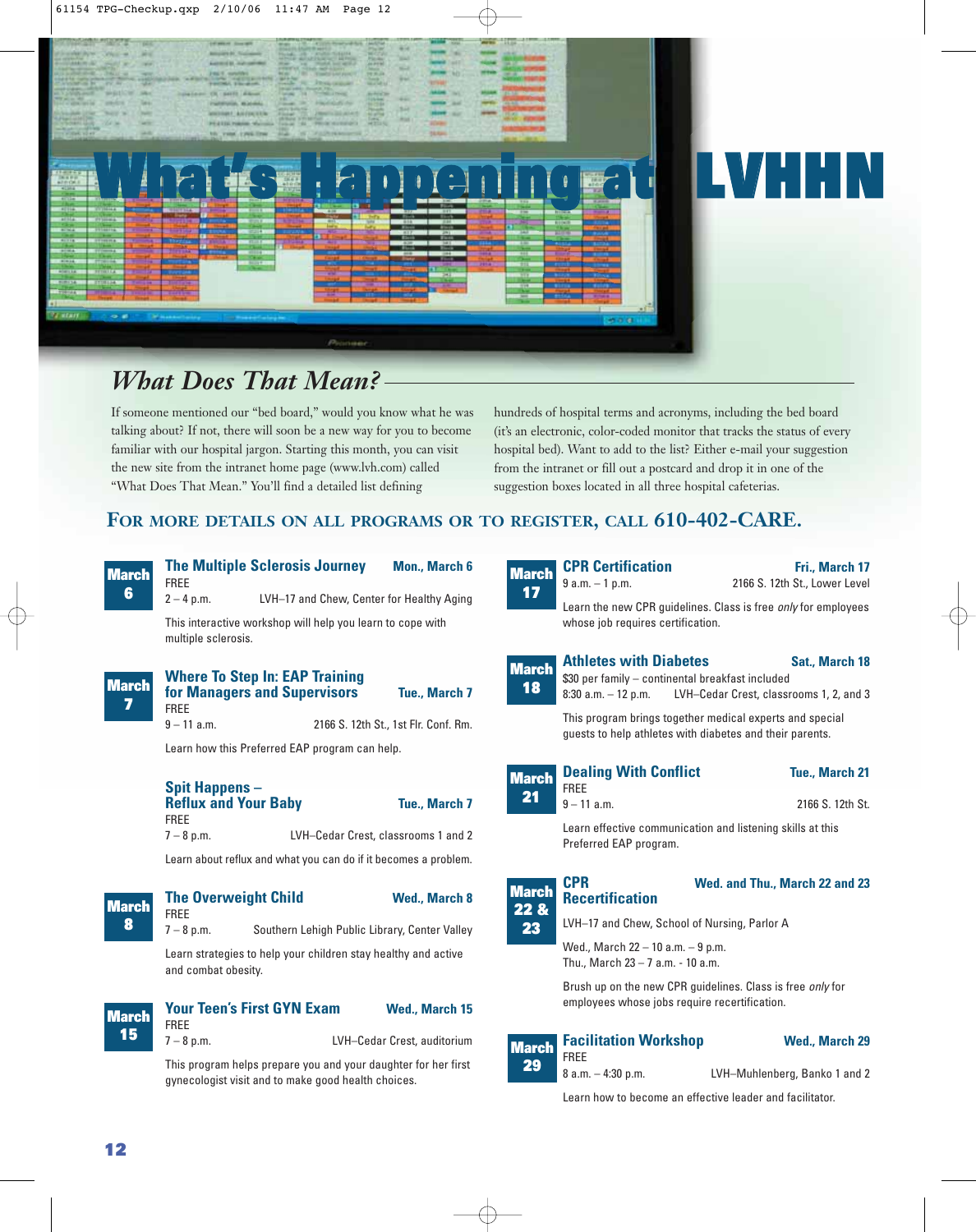# LVHHN's New PHYSICIANS Meet



#### **Yevgeniy Isayev, M.D.**

**DEPARTMENT** Medicine **DIVISION**  Neurology **PRACTICE** Lehigh Neurology

(John E. Castaldo, M.D.) **EDUCATION**

National Medical University, Kiev, Ukraine **RESIDENCY**

Millard Fillmore Gates Circle Hospital SUNY at Buffalo

**FELLOWSHIP** SUNY at Buffalo



#### **Martin A. Martino, M.D.**

**DEPARTMENT**  Obstetrics and Gynecology **DIVISION** 

Gynecologic Oncology **PRACTICE** 

Gynecologic Oncology Specialists (Richard M. Boulay, M.D.)

**EDUCATION** Rutgers College

Hahnemann University School of Medicine

**RESIDENCY** University of Medicine and Dentistry of New Jersey

**Fellowship** University of South Florida – H. Lee Moffitt Cancer Center



No One Dies Alone is an end-of-life program. Specially educated volunteers provide caring companionship for hospital patients who are nearing the end of life and would otherwise die alone. To learn more about No One Dies Alone, visit the intranet at www.lvh.com. **If you're a caregiver and you'd like to request this service for a patient, call pastoral care at 610-402-8465.**



#### **Peter S. Marshall, M.D.**

**DEPARTMENT**  Medicine **DIVISION**  Pulmonary/Critical Care Medicine

**PRACTICE**  Pulmonary Associates (Jay H. Kaufman, M.D.)

**EDUCATION**  Yale University University of Connecticut School of Medicine

**RESIDENCY** Yale-New Haven Hospital

**FELLOWSHIP** Yale School of Medicine



#### **Michael J. Moritz, M.D.**

**DEPARTMENT**  Surgery **DIVISION**  General Surgery

**PRACTICE**  LVPG-Transplant Surgery (Pradip K. Chakrabarti, M.D.)

**EDUCATION**  University of Pennsylvania

University of Maryland School of Medicine **RESIDENCY**

Thomas Jefferson University Hospital

**FELLOWSHIP** Thomas Jefferson University Hospital

#### **Tina M. Myers, D.O.**

**DEPARTMENT**  Family Medicine **PRACTICE**  Pennsburg Family Practice **EDUCATION**  Gannon University Lake Erie College of Osteopathic Medicine **OSTEOPATHIC INTERNSHIP** St. Luke's Hospital – Allentown Campus **RESIDENCY**

St. Luke's Hospital – Allentown Campus

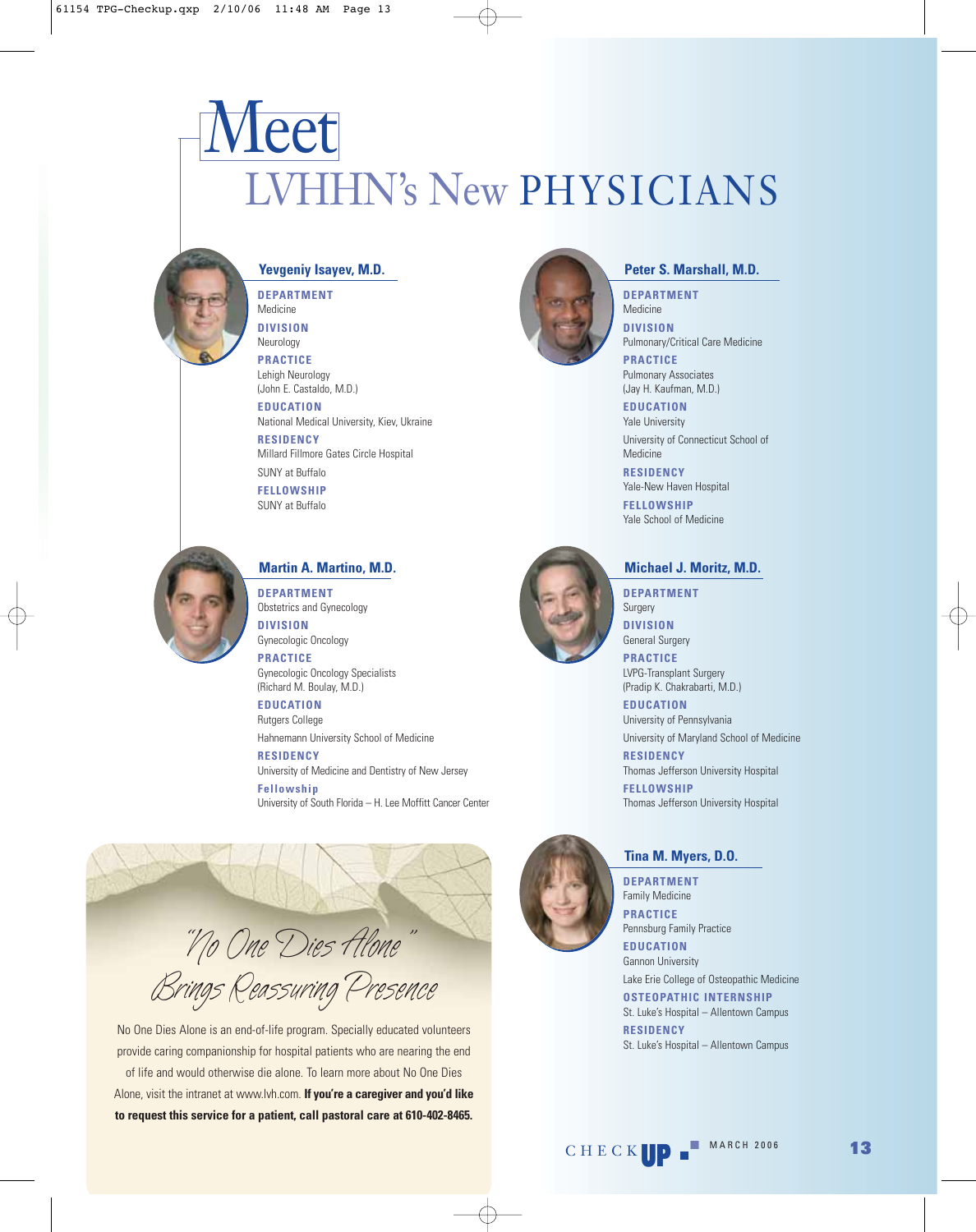IN OUR<br> **IN OUR**<br>
IN OUR **IN OUR PRIDE**

#### **1 Taking Care of Business**

For his exceptional leadership of LVHHN's United Way campaign, chief operating officer Lou Liebhaber received the Silver Bowl Award at the recent United Way wrap-up ceremony. Liebhaber, who also is chairman of the United Way's board of directors, received the award from Vicki Mayk (center), community relations director of The Morning Call, while Susan Gilmore (left), president of the United Way of the Greater Lehigh Valley, looked on, Our United Way campaign chairs, Pat Skrovanek and Bill Leiner Jr., and President and CEO Elliot J. Sussman also earned the organization's President's Award for the success of the 2005 campaign. LVHHN colleagues raised \$403,000, a \$70,000 increase from the prior year.

#### **2 A Woman's Heart is Different**

As part of the Heart Help for Women program, Sharonne N. Hayes, M.D., medical director of the women's heart clinic at the Mayo Clinic, delivered a grand rounds presentation at LVH–Cedar Crest on "Heart Disease in Women: Sex-Based Cardiology?" She addressed sex and gender differences, with sex defined as one's biological representation and gender defined as social representation or selfidentity. The educational session helped provide further understanding of the differences between men's and women's heart disease. Here, Hayes discusses her findings with Heart Help for Women's Anne Marie Crown and cardiologist Deborah Sundlof, D.O.

#### **3 On The Move**

Now settled into new offices at 1247 S. Cedar Crest Blvd., the development department welcomes a new senior vice president. Chuck Lewis brings with him a commitment to excellence and a desire to create the region's premier fund-raising department. "I'm proud to be with an organization that won't settle for second best," he says. Also on our development team: Ron Macaulay, Nancy Lloyd, Stephanie Schweder-Kratzer, Josephine Ritz, R.N., Valerie Thomas, Jesse Shafer, Carl Marucci, Pat White, Rena Berg, Amy Burrows, Jane Fondl, Constance Kristofik and Victoria Marencik. The department's main number is 610-402-6385.

#### **4 Help is Here Express**

When the Partnership for Prescription Assistance Bus pulled into LVH–17th and Chew, interpreters Sheyla Torres and Josefina Clark were there to help people learn more about accessing prescription drugs they need. The bus, designed to assist people who lack prescription drug coverage, is equipped with 10 computer terminals and six telephones for enrollment drives. The bus will travel across the country, making stops at state fairs, health clinics, retail centers and community events to raise awareness and boost enrollment in patient assistance programs.

#### **5 Going to the Chapel and…**







Brandi and Jim Wroten of Mahanoy City had their wedding plans in place, but that changed when their 4-month-old son, Skylar, needed special care in the pediatric intensive care unit. To be close to their baby and celebrate with their "second family," they married in the hospital's chapel. Chaplain Rev. Rob Reier (middle) did the honors with maid of honor Debbie Jones (left) of Lorton, Va., and best man Robert Klipola (right) of Barnesville.

#### **6 Ready to Act**

When post-anesthesia care unit (PACU) bays are full, surgeries are delayed, workdays are lengthened, and patients and families become dissatisfied with care. The solution—the PACU Alert System, designed by a LVH–Cedar Crest team including Jodi Koch, R.N. (left), Margaret Stoudt, R.N. (seated), and Pam Carrion, R.N. Through alpha page, PACU caregivers communicate with other departments to locate available beds, find alternate areas for recovery and identify available nurses to care for recovering patients. "We exceeded our goal," says perioperative services director Tammy Straub, R.N., "and achieved a 75 percent reduction in the amount of time patients are held in the OR awaiting bed placement."

**Help for a hospital affected by Hurricane Katrina…new gizmos for safe patient transport…and more!** Read all about it by visiting the intranet at www.lvh.com or by calling 610-402-CARE.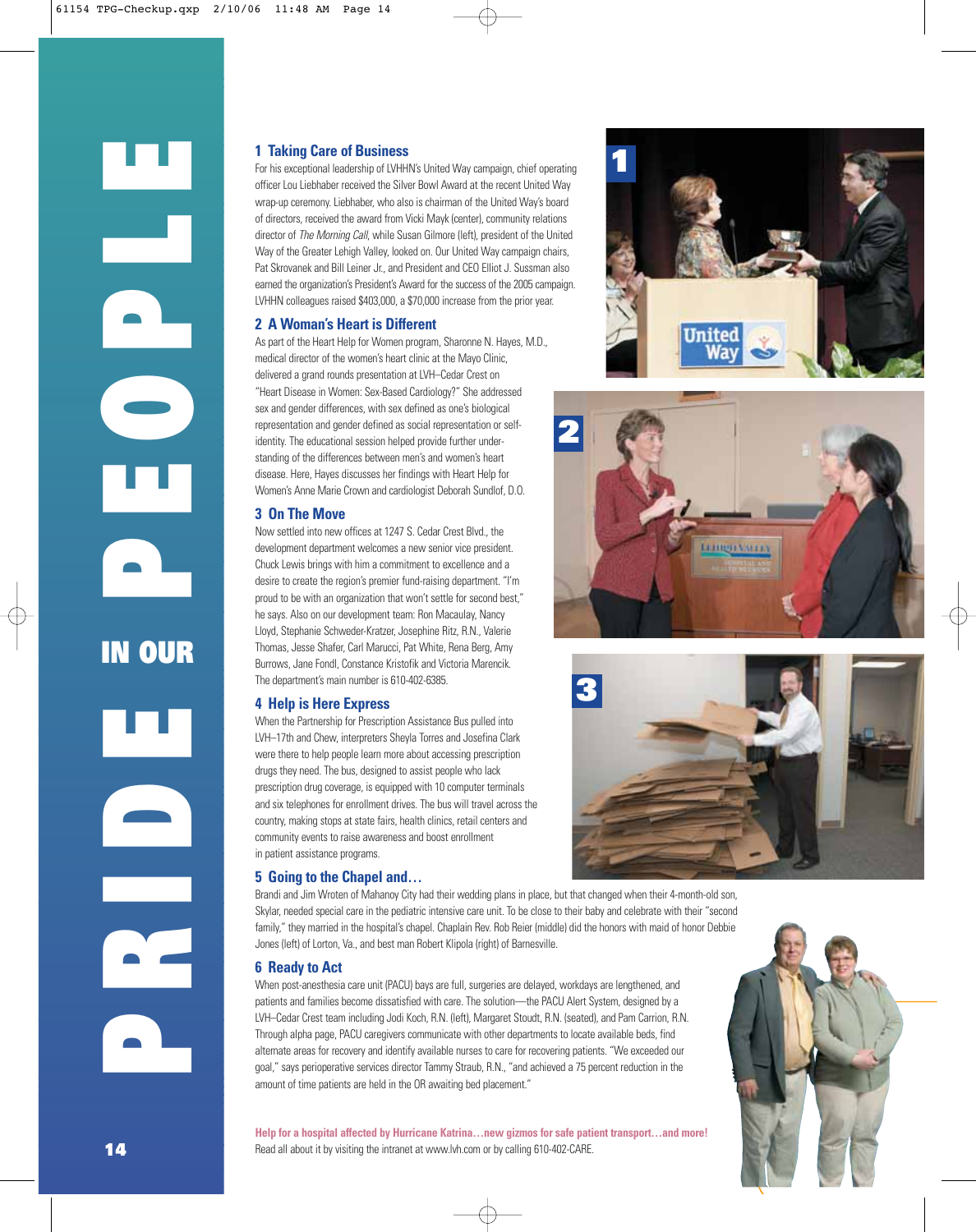





**Be an LVHHN Advocate** Following a bee sting, Richard Zamorsky's arm continued to swell, even after receiving care at another hospital. He called his daughter Jaime Peters, R.N., a caregiver at LVH–Muhlenberg's Regional Heart Center—Medical, who immediately brought him to LVH–Muhlenberg. Zamorsky was treated with IV steroids and antihistamines. He quickly improved and suffered no ill effects. "I'll never go to another hospital again," Zamorsky says.

Have you referred a patient to LVHHN? If so, call 610-402-3175 or e-mail Richard.Martuscelli@lvh.com and share your story in *CheckUp*.



#### **Your Role in Our Construction Plans**

New buildings, parking decks and walkways are taking shape. But as the LVH–Cedar Crest expansion project continues, we need your help to make the process run smoothly.

**Kasych Family Pavilion**—With steel erection scheduled for late February, truck traffic will be heavy on the campus' western end. By using designated pedestrian walkways, you can make the ring road safer for motorists.

**Front parking decks**—The relocation of the water, sewer and storm lines in front of the hospital has affected visitor parking. You can:

- Tell patients and visitors to use our free and expanded valet parking service. To lessen wait time, have them call security at ext. 8220 to retrieve their vehicle before leaving their appointment.
- Notify security when planning a meeting on campus that will require extra parking or consider holding it at LVH–17th and Chew or LVH–Muhlenberg.
- Notify patients that handicapped spaces are now located along the western end of the main entrance drive.

**Center for Ambulatory Medicine**—As crews install exterior panels and lay the foundation for a pedestrian walkway connecting the John and Dorothy Morgan Cancer Center (JDMCC), you should:

- Be aware of truck traffic and changes in traffic patterns.
- Inform patients to use the nearby 1230 medical office building entrance due to the temporary closure of the JDMCC east entrance.



Over a five-week period, crews will install 298 precast concrete panels weighing 1,075 tons to the exterior of the Center for Ambulatory Medicine. Every panel is poured, formed and colored off-site and is ready for installation upon delivery. The panels will create the building's exterior walls.

**CHECK**  $\bullet$  **15**